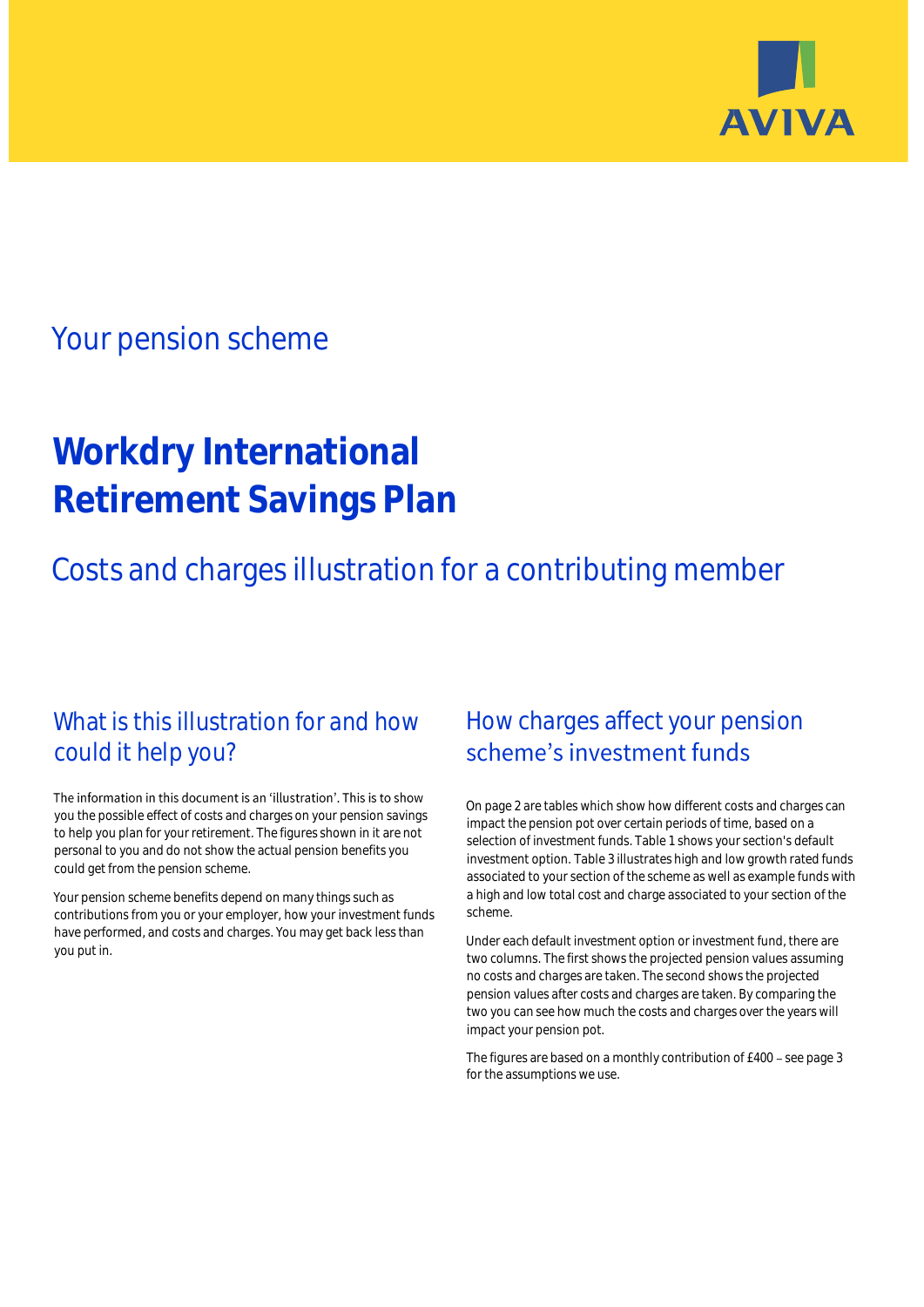| Illustration of effect of costs and charges on the Default Investment Option in<br><b>Workdry International Retirement Savings Plan</b> |                                        |                                    |  |  |  |  |
|-----------------------------------------------------------------------------------------------------------------------------------------|----------------------------------------|------------------------------------|--|--|--|--|
|                                                                                                                                         | <b>My Future</b>                       |                                    |  |  |  |  |
|                                                                                                                                         | Assumed growth rate 3.2% (p.a.)        |                                    |  |  |  |  |
|                                                                                                                                         | Assumed costs and charges 0.37% (p.a.) |                                    |  |  |  |  |
| At end of year                                                                                                                          | Projected value assuming no            | <b>Projected value after costs</b> |  |  |  |  |
|                                                                                                                                         | costs and charges are taken            | and charges are taken              |  |  |  |  |
| $\mathbf{1}$                                                                                                                            | £4,770                                 | £4,760                             |  |  |  |  |
| $\overline{2}$                                                                                                                          | £9,600                                 | £9,560                             |  |  |  |  |
| 3                                                                                                                                       | £14,500                                | £14,400                            |  |  |  |  |
| 4                                                                                                                                       | £19,400                                | £19,300                            |  |  |  |  |
| 5                                                                                                                                       | £24,400                                | £24,100                            |  |  |  |  |
| 10                                                                                                                                      | £50,100                                | £49,100                            |  |  |  |  |
| 15                                                                                                                                      | £77,200                                | £75,000                            |  |  |  |  |
| 20                                                                                                                                      | £106,000                               | £102,000                           |  |  |  |  |
| 25                                                                                                                                      | £136,000                               | £129,000                           |  |  |  |  |
| 30                                                                                                                                      | £168,000                               | £158,000                           |  |  |  |  |
| 35                                                                                                                                      | £201,000                               | £188,000                           |  |  |  |  |
| 40                                                                                                                                      | £235,000                               | £216,000                           |  |  |  |  |
| 45                                                                                                                                      | £264,000                               | £241,000                           |  |  |  |  |
| 50                                                                                                                                      | £289,000                               | £262,000                           |  |  |  |  |

### **Table 2**

| List of Funds included in the Default Investment Option |                       |                    |
|---------------------------------------------------------|-----------------------|--------------------|
| <b>Fund name</b>                                        | <b>Total Cost and</b> | <b>Growth Rate</b> |
|                                                         | Charge (p.a.)         | (p.a.)             |
| Av MyM My Future Growth                                 | 0.39%                 | 3.60%              |
| Av MyM My Future Consolidation                          | 0.34%                 | 2.40%              |
|                                                         |                       |                    |
|                                                         |                       |                    |
|                                                         |                       |                    |
|                                                         |                       |                    |
|                                                         |                       |                    |
|                                                         |                       |                    |
|                                                         |                       |                    |
|                                                         |                       |                    |

#### **Aviva Life & Pensions UK Limited.**

Registered in England No. 3253947. Registered office: Aviva, Wellington Row, York, YO90 1WR. Authorised by the Prudential Regulation Authority and regulated by the Financial Conduct Authority and the Prudential Regulation Authority. Firm Reference Number 185896. **aviva.co.uk** TEMP GFI NG071309 09/2018